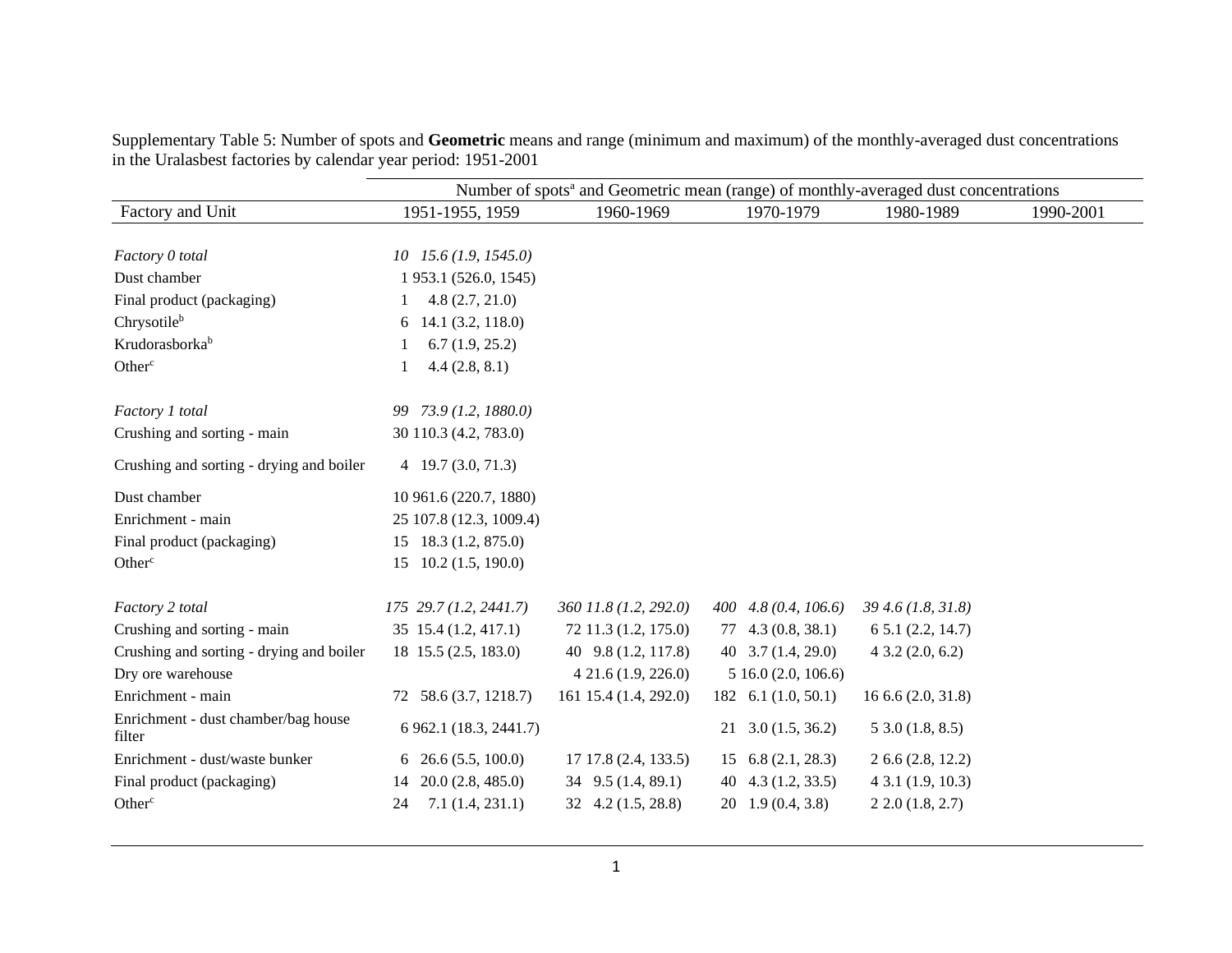|                                                         | Number of spots <sup>a</sup> and Geometric mean (range) of monthly-averaged dust concentrations |                        |    |                       |    |                                           |  |                         |                         |
|---------------------------------------------------------|-------------------------------------------------------------------------------------------------|------------------------|----|-----------------------|----|-------------------------------------------|--|-------------------------|-------------------------|
| Factory and Unit                                        |                                                                                                 | 1951-1955, 1959        |    | 1960-1969             |    | 1970-1979                                 |  | 1980-1989               | 1990-2001               |
| Factory 3 total                                         |                                                                                                 | 130 23.3 (1.0, 1265.0) |    | 338 12.8 (0.7, 650.0) |    | 261 6.2 (1.0, 143.0)                      |  |                         |                         |
| Crushing and sorting - main                             |                                                                                                 | 14 27.9 (2.5, 397.0)   |    | 59 9.7 (1.8, 190.1)   |    | 45 4.5 $(1.0, 43.2)$                      |  |                         |                         |
| Crushing and sorting - drying and boiler                |                                                                                                 | 24 27.8 (1.9, 517.4)   |    | 40 14.7 (1.9, 334.3)  |    | 26 7.8 (1.4, 86.4)                        |  |                         |                         |
| Dry ore warehouse                                       |                                                                                                 |                        |    | 6 91.4 (2.2, 650.0)   |    | 5 24.1 (2.0, 134.0)                       |  |                         |                         |
| Enrichment - main                                       |                                                                                                 | 40 29.6 (2.1, 842.3)   |    | 98 15.8 (2.2, 99.9)   |    | 88 7.9 (1.8, 143.0)                       |  |                         |                         |
| Enrichment - dust chamber/bag house<br>filter           |                                                                                                 | 4 348.6 (22.9, 1265.0) |    | 39 11.8 (1.7, 191.8)  |    | $25$ 7.2 (1.4, 60.2)                      |  |                         |                         |
| Enrichment - dust/waste bunker                          | 13                                                                                              | 16.7(1.6, 1186.2)      |    | 20 21.3 (2.7, 140.6)  |    | $16$ 7.5 $(2.1, 34.7)$                    |  |                         |                         |
| Final product (packaging)                               | 18                                                                                              | 14.9 (1.0, 278.0)      |    | 44 15.3 (1.5, 80.0)   |    | 40 4.8 $(1.0, 33.6)$                      |  |                         |                         |
| Other <sup>c</sup>                                      | 17                                                                                              | 7.5(1.5, 184.5)        |    | 32 4.4 (0.7, 20.7)    |    | $16$ 2.2 (1.1, 6.9)                       |  |                         |                         |
| Factory 4 total                                         | 33                                                                                              | 5.1(2.0, 25.0)         |    | 590 6.3 (0.7, 581.1)  |    | 609 3.8 (0.7, 925.0) 537 3.2 (0.2, 198.7) |  |                         | 645 4.2 (0.5, 485.0)    |
| Crushing and sorting - main                             | 8                                                                                               | 5.2(2.0, 21.0)         |    | 64 6.6 (1.2, 581.1)   |    | 102 4.0 (1.0, 925.0) 125 2.7 (0.2, 198.7) |  |                         | 120 3.6 (0.5, 485.0)    |
| Crushing and sorting - drying and boiler                | 5                                                                                               | 5.4(2.7, 11.0)         |    | 30 $5.1$ (1.0, 52.6)  |    | $27$ $2.8$ $(1.1, 11.5)$                  |  | $24$ 2.6 (0.6, 10.5)    | $36$ $3.0$ $(1.6, 9.8)$ |
| Crushing and sorting - dust<br>chamber/bag house filter |                                                                                                 |                        |    |                       |    | 2 $2.5(1.8, 6.0)$                         |  | $10\,2.0\,(1.0, 6.9)$   | $12$ $2.2$ $(0.5, 3.8)$ |
| Enrichment - main                                       | 11                                                                                              | 4.5(2.0, 10.7)         |    | 339 6.3 (1.0, 106.1)  |    | 328 3.9 (0.8, 36.8)                       |  | 250 3.7 (0.8, 27.5)     | 239 5.2 (1.1, 196.0)    |
| Enrichment - dust chamber/bag house<br>filter           | $\mathbf{1}$                                                                                    | 5.7(3.2, 11.5)         | 19 | 4.5(1.2, 33.6)        | 18 | 3.1(0.8, 14.9)                            |  | $16$ 2.1 $(0.9, 16.0)$  | 24 3.1 (1.3, 18.0)      |
| Enrichment - dust/waste bunker                          | 1                                                                                               | 4.3(2.2, 13.0)         |    | 19 14.9 (2.0, 141.3)  |    | $12 \quad 4.2 \ (1.7, 17.3)$              |  | $10, 4.4$ $(1.8, 14.2)$ | $12\;6.6\; (2.1, 37.2)$ |
| Final product (packaging)                               | 3                                                                                               | 8.6(3.0, 25.0)         | 84 | 7.0(0.8, 140.3)       |    | 97 4.5 (1.1, 53.1)                        |  | 80 3.6 (0.5, 33.3)      | 154 4.5 (0.6, 100.0)    |
| Other <sup>c</sup>                                      | 4                                                                                               | 4.7(2.2, 22.0)         |    | 35 4.0 (0.7, 40.0)    |    | 23 1.9 (0.7, 5.2)                         |  | 22 1.9 $(1.0, 6.4)$     | 48 2.4 (0.8, 12.4)      |
| Factory 5 total                                         | 73                                                                                              | $6.3$ (1.3, 359.0)     |    | 354 6.3 (0.7, 555.0)  |    | 355 3.9 (0.5, 621.0) 434 2.7 (0.2, 303.1) |  |                         | 419 3.5 (0.2, 353.6)    |
| Crushing and sorting - main                             | 18                                                                                              | 5.6(1.5, 102.5)        |    | 74 8.9 (0.8, 555.0)   |    | 80 4.9 (0.7, 621.0)                       |  | 83 2.7 (0.2, 303.1)     | 74 4.3 (0.6, 207.4)     |
| Crushing and sorting - drying and boiler                |                                                                                                 | $12$ 5.9 (1.3, 131.5)  |    | 60 5.5 (0.9, 55.2)    |    | 55 2.7 (0.5, 19.4)                        |  | 60 1.7 (0.3, 12.5)      | 32 2.0 (0.5, 9.4)       |
| Crushing and sorting - dust<br>chamber/bag house filter |                                                                                                 |                        |    |                       |    |                                           |  |                         | 8 2.6 (0.9, 17.5)       |
| Enrichment - main                                       | 23                                                                                              | 6.1(1.5, 78.6)         |    | 124 $6.0(1.3, 56.7)$  |    | 130 4.4 (1.2, 44.0)                       |  | 144 3.7 (0.4, 22.5)     | 174 4.2 (0.3, 353.6)    |
| Enrichment - dust chamber/bag house<br>filter           | 2                                                                                               | 3.9(1.6, 31.8)         |    | $14$ 4.1 (1.6, 23.2)  |    | $10\quad 2.3\ (1.4, 6.3)$                 |  | 48 1.6 (0.2, 12.3)      | 44 2.2 (0.2, 35.2)      |
| Enrichment - dust/waste bunker                          |                                                                                                 | 4 24.1 (2.5, 359.0)    | 20 | 5.4(1.3, 40.0)        |    | 20 3.4 (1.2, 11.9)                        |  | 20 3.9 (0.6, 19.0)      | $12$ 3.8 $(1.2, 29.5)$  |
| Final product (packaging)                               |                                                                                                 | 10 14.6 (3.3, 93.6)    | 40 | 8.6(0.7, 125.0)       |    | 50 4.2 (1.2, 68.8)                        |  | 64 2.5 (0.4, 12.5)      | 63 3.8 (0.2, 262.8)     |
| Other <sup>c</sup>                                      |                                                                                                 | 4 $3.6(1.4, 24.5)$     |    | 22 3.4 (1.3, 13.9)    |    | $10\quad 1.8\ (0.8, 3.1)$                 |  | 15 2.2 (1.2, 25.4)      | 12 2.3 (1.0, 20.9)      |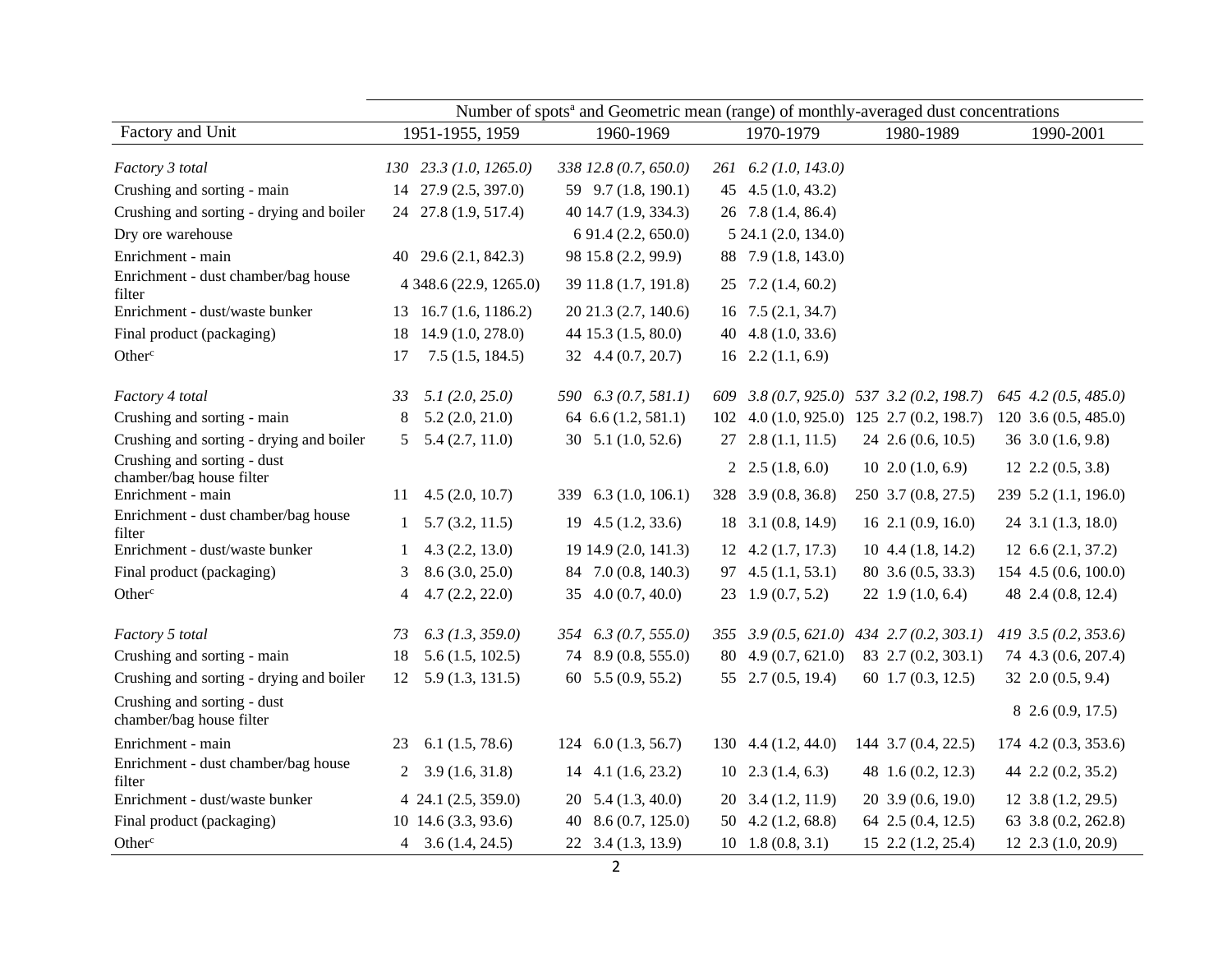|                                                         | Number of spots <sup>a</sup> and Geometric mean (range) of monthly-averaged dust concentrations |                                  |  |                                  |                                                 |                           |
|---------------------------------------------------------|-------------------------------------------------------------------------------------------------|----------------------------------|--|----------------------------------|-------------------------------------------------|---------------------------|
| Factory and Unit                                        | 1951-1955, 1959                                                                                 | 1960-1969                        |  | 1970-1979                        | 1980-1989                                       | 1990-2001                 |
|                                                         |                                                                                                 |                                  |  |                                  |                                                 |                           |
| Factory 6 total                                         |                                                                                                 | 5.0(0.2, 92.8)<br>83             |  |                                  | $770$ $3.3(0.1, 262.2)$ $649$ $2.6(0.1, 196.8)$ | 981 3.1 (0.0, 210.7)      |
| Crushing and sorting - main                             |                                                                                                 | $31 \quad 5.4 \quad (1.1, 64.8)$ |  |                                  | 229 3.5 (1.1, 262.2) 193 2.7 (0.5, 196.8)       | 294 3.5 (0.2, 210.7)      |
| Crushing and sorting - drying and boiler                |                                                                                                 | $1\quad 2.6\ (1.5, 5.8)$         |  | $10\quad 2.7\ (1.5, 11.4)$       | $12$ 1.9 (0.8, 11.4)                            | $12 \; 1.8 \; (0.6, 6.0)$ |
| Crushing and sorting - dust<br>chamber/bag house filter |                                                                                                 |                                  |  |                                  |                                                 | $9\,2.7\,(1.0, 8.0)$      |
| Enrichment - main                                       |                                                                                                 | 44 $5.0(0.7, 30.6)$              |  | 412 3.8 $(0.9, 66.5)$            | 307 3.6 (0.3, 47.7)                             | 472 4.2 (0.5, 96.7)       |
| Enrichment - dust chamber/bag house<br>filter           |                                                                                                 | $1\quad 0.3\ (0.2, 0.5)$         |  | $36 \quad 0.2 \ (0.1, 0.9)$      | 40 0.1 $(0.1, 0.6)$                             | 48 0.1 (0.0, 1.5)         |
| Enrichment - dust/waste bunker                          |                                                                                                 | $2\,20.3\,(3.3, 92.8)$           |  | $35 \quad 7.6 \quad (1.7, 89.5)$ | $30\,7.4\,(1.1, 36.0)$                          | $36\,8.2\,(2.1, 26.6)$    |
| Final product (packaging)                               |                                                                                                 | $4\quad 2.4\ (1.0, 5.0)$         |  | $21 \quad 2.2 \quad (1.0, 22.0)$ | $19\,2.2\,(0.8, 10.4)$                          | 59 2.2 (0.6, 15.9)        |
| Mosaic tile                                             |                                                                                                 |                                  |  | $5\quad 3.4\ (1.5, 7.3)$         | $10\,5.7\,(1.3, 16.9)$                          | 12, 3.9(1.3, 9.9)         |
| Other <sup>c</sup>                                      |                                                                                                 |                                  |  | $22$ 3.1 (1.8, 14.2)             | 38 2.1 (0.8, 37.2)                              | $39\,2.1\,(0.1, 41.6)$    |

a. Number of distinct measurement spots in a year, sum over unit and period

b. These unit names only existed in the earliest years and combined, cover the functions of the various crushing and sorting and enrichment units

c. Other includes measurements taken in areas of maintenance, engineering, laboratory, and quality control.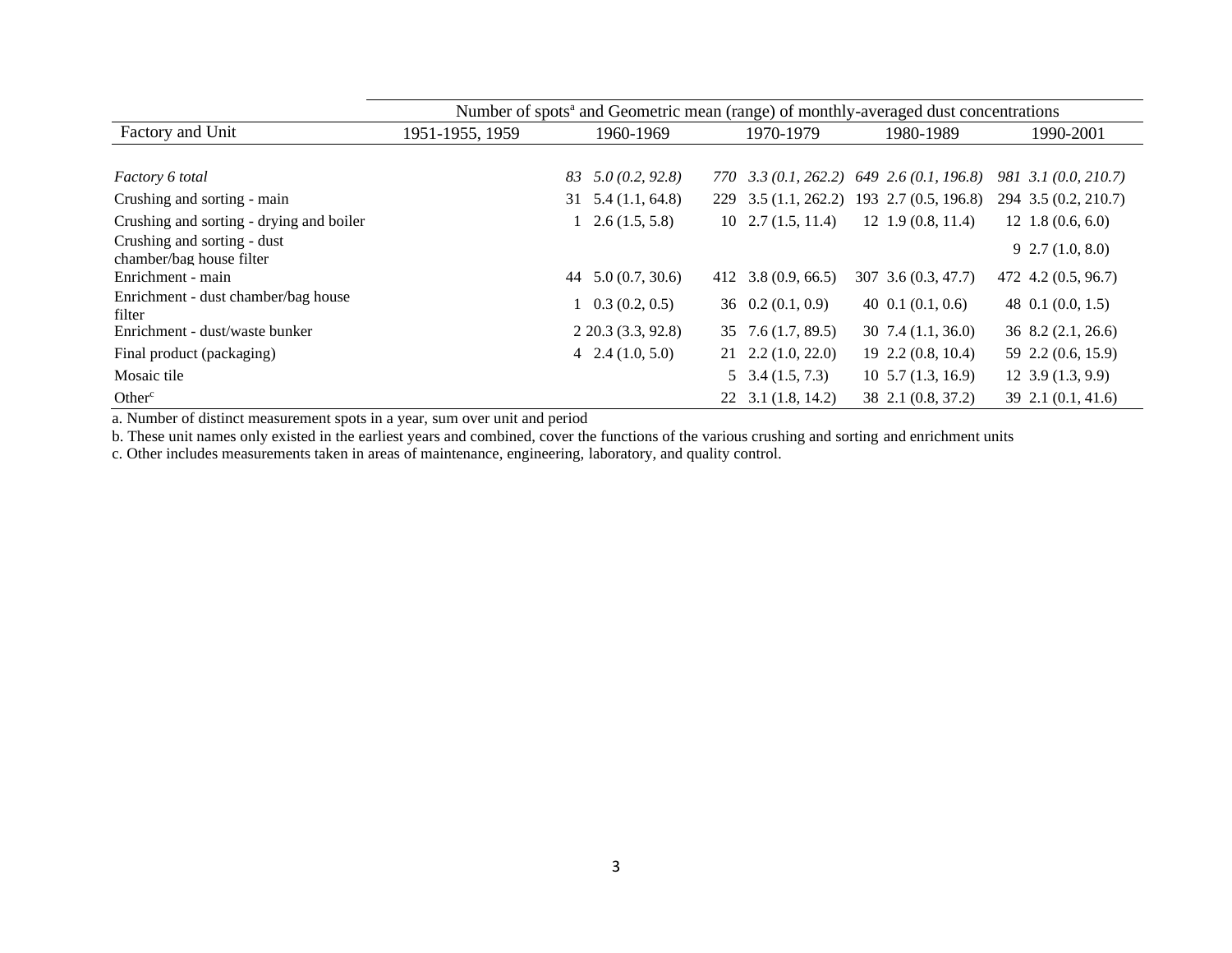Supplementary Table 5A: Number of spots and **Arithmetic** means and range (minimum and maximum) of the monthly-averaged dust concentrations in the Uralasbest factories by calendar year period: 1951-2001

|                                               | Number of spots <sup>a</sup> and Arithmetic mean (range) of monthly-averaged dust concentrations |                              |                         |                     |           |  |  |  |  |  |
|-----------------------------------------------|--------------------------------------------------------------------------------------------------|------------------------------|-------------------------|---------------------|-----------|--|--|--|--|--|
| Factory and Unit                              | 1951-1955, 1959                                                                                  | 1960-1969                    | 1970-1979               | 1980-1989           | 1990-2001 |  |  |  |  |  |
|                                               |                                                                                                  |                              |                         |                     |           |  |  |  |  |  |
| Factory 0 total                               | $10$ 108.7 (1.9,1545.0)                                                                          |                              |                         |                     |           |  |  |  |  |  |
| Dust chamber                                  | 1 998.1 (526.0,1545)                                                                             |                              |                         |                     |           |  |  |  |  |  |
| Final product (packaging)                     | 6.1(2.7,21.0)                                                                                    |                              |                         |                     |           |  |  |  |  |  |
| Chrysotileb                                   | 621.9(3.2,118.0)                                                                                 |                              |                         |                     |           |  |  |  |  |  |
| Krudorasborkab                                | 8.9(1.9,25.2)                                                                                    |                              |                         |                     |           |  |  |  |  |  |
| Other <sup>c</sup>                            | 4.7(2.8, 8.1)                                                                                    |                              |                         |                     |           |  |  |  |  |  |
| Factory 1 total                               | 99 203.4 (1.2,1880.0)                                                                            |                              |                         |                     |           |  |  |  |  |  |
| Crushing and sorting - main                   | 30 154.1 (4.2,783.0)                                                                             |                              |                         |                     |           |  |  |  |  |  |
| Crushing and sorting - drying and boiler      | 26.5(3.0,71.3)<br>$\overline{4}$                                                                 |                              |                         |                     |           |  |  |  |  |  |
| Dust chamber                                  | 10 1018.1 (220.7,1880)                                                                           |                              |                         |                     |           |  |  |  |  |  |
| Enrichment - main                             | 25 159.6 (12.3,1009.4)                                                                           |                              |                         |                     |           |  |  |  |  |  |
| Final product (packaging)                     | 38.1 (1.2,875.0)<br>15                                                                           |                              |                         |                     |           |  |  |  |  |  |
| Other <sup>c</sup>                            | 19.8(1.5,190.0)<br>15                                                                            |                              |                         |                     |           |  |  |  |  |  |
| Factory 2 total                               | 175 103.9 (1.2,2441.7)                                                                           | 360 17.8 (1.2,292.0)         | 400 $6.4(0.4,106.6)$    | 39 5.8 (1.8,31.8)   |           |  |  |  |  |  |
| Crushing and sorting - main                   | 30.6(1.2, 417.1)<br>35                                                                           | 72 16.0 (1.2,175.0)          | $77, 5.2$ $(0.8, 38.1)$ | 65.8(2.2,14.7)      |           |  |  |  |  |  |
| Crushing and sorting - drying and boiler      | 24.6(2.5,183.0)<br>18                                                                            | 40 12.9 (1.2,117.8)          | 40 4.4 $(1.4,29.0)$     | 4 $3.4(2.0,6.2)$    |           |  |  |  |  |  |
| Dry ore warehouse                             |                                                                                                  | 4 42.5 $(1.9, 226.0)$        | 527.6(2.0,106.6)        |                     |           |  |  |  |  |  |
| Enrichment - main                             | 72 114.9 (3.7,1218.7)                                                                            | 161 22.3 (1.4,292.0)         | 182 7.5 (1.0,50.1)      | 16 8.0 (2.0,31.8)   |           |  |  |  |  |  |
| Enrichment - dust chamber/bag house<br>filter | 6 1247 (18.3,2441.7)                                                                             |                              | 21 4.1 (1.5,36.2)       | $5\,3.3\,(1.8,8.5)$ |           |  |  |  |  |  |
| Enrichment - dust/waste bunker                | 6 33.1 $(5.5,100.0)$                                                                             | $17, 25.9$ $(2.4, 133.5)$    | $15\,7.9\,(2.1,28.3)$   | 27.4(2.8,12.2)      |           |  |  |  |  |  |
| Final product (packaging)                     | 14 49.0 (2.8,485.0)                                                                              | 34 11.8 (1.4,89.1)           | 40 $5.9(1.2, 33.5)$     | 4 $3.5(1.9,10.3)$   |           |  |  |  |  |  |
| Other <sup>c</sup>                            | 24 14.5 (1.4,231.1)                                                                              | $32 \quad 4.8 \ (1.5, 28.8)$ | 20 2.0 (0.4,3.8)        | 22.0(1.8,2.7)       |           |  |  |  |  |  |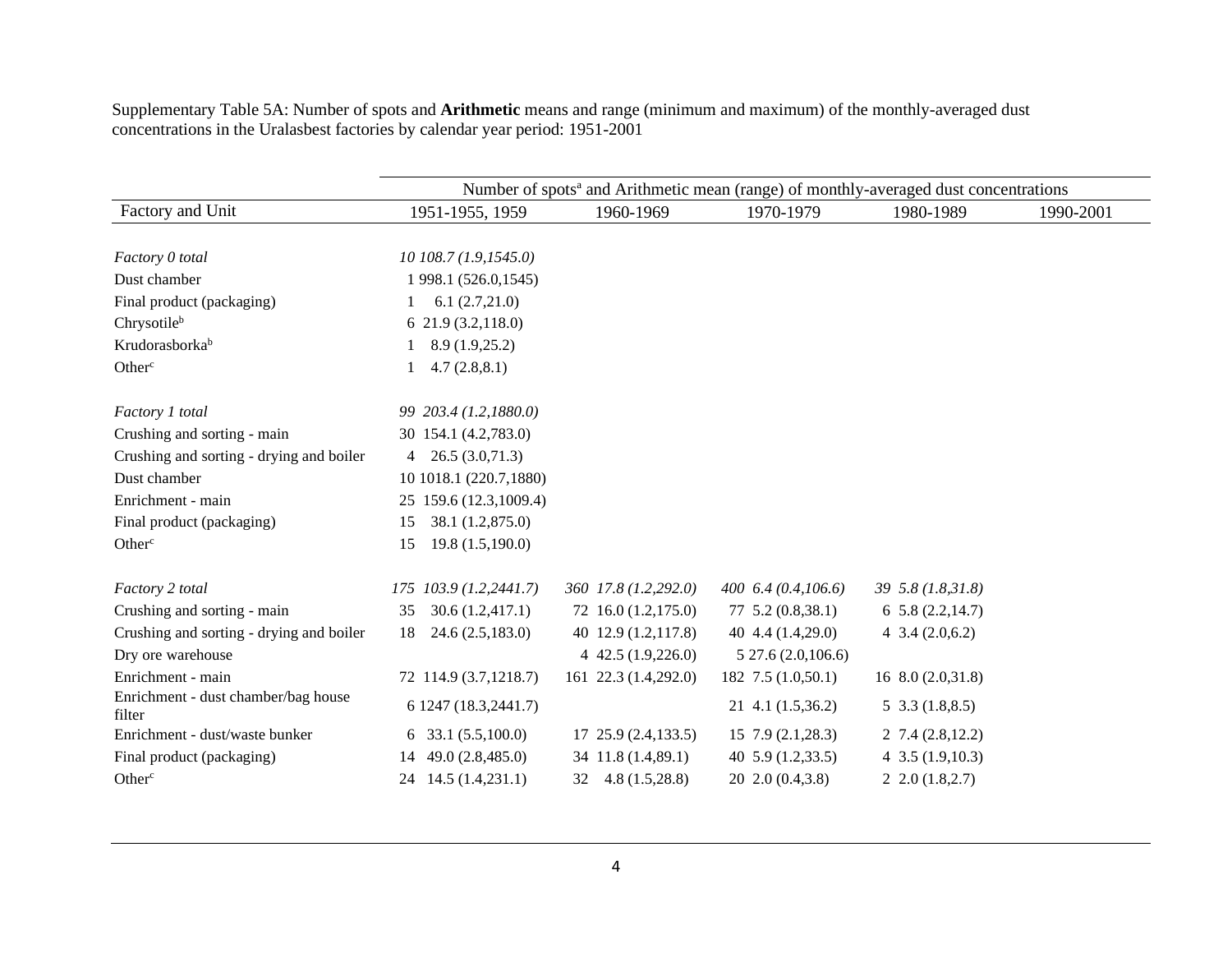|                                                         | Number of spots <sup>a</sup> and Arithmetic mean (range) of monthly-averaged dust concentrations |                                  |                        |                         |                        |  |  |  |  |
|---------------------------------------------------------|--------------------------------------------------------------------------------------------------|----------------------------------|------------------------|-------------------------|------------------------|--|--|--|--|
| Factory and Unit                                        | 1951-1955, 1959                                                                                  | 1960-1969                        | 1970-1979              | 1980-1989               | 1990-2001              |  |  |  |  |
| Factory 3 total                                         | $130$ $58.7$ $(1.0, 1265.0)$                                                                     | 338 20.7 (0.7,650.0)             | 261 8.6 (1.0,143.0)    |                         |                        |  |  |  |  |
| Crushing and sorting - main                             | 14 51.7 (2.5,397.0)                                                                              | 59 14.1 (1.8,190.1)              | 45 5.8 (1.0,43.2)      |                         |                        |  |  |  |  |
| Crushing and sorting - drying and boiler                | 24 51.9 (1.9,517.4)                                                                              | 40 24.5 (1.9,334.3)              | 26 10.6 (1.4,86.4)     |                         |                        |  |  |  |  |
| Dry ore warehouse                                       |                                                                                                  | 6 152.3 (2.2,650)                | 5 36.7 (2.0,134.0)     |                         |                        |  |  |  |  |
| Enrichment - main                                       | 40 51.1 (2.1,842.3)                                                                              | 98 19.8 (2.2,99.9)               | 88 9.9 (1.8,143.0)     |                         |                        |  |  |  |  |
| Enrichment - dust chamber/bag house<br>filter           | 4 427.9 (22.9,1265.0)                                                                            | 39 20.3 (1.7,191.8)              | $25$ 9.7 (1.4,60.2)    |                         |                        |  |  |  |  |
| Enrichment - dust/waste bunker                          | 13 70.2 (1.6,1186.2)                                                                             | 20 30.9 (2.7,140.6)              | 168.7(2.1, 34.7)       |                         |                        |  |  |  |  |
| Final product (packaging)                               | 24.5 (1.0,278.0)<br>18                                                                           | 44 19.8 (1.5,80.0)               | 40 6.0 (1.0,33.6)      |                         |                        |  |  |  |  |
| Other <sup>c</sup>                                      | $17$ 15.8 $(1.6, 184.5)$                                                                         | 32 5.0 (0.7,20.7)                | $16$ $2.3$ $(1.1,6.9)$ |                         |                        |  |  |  |  |
| Factory 4 total                                         | 6.0(2.0,25.0)<br>33                                                                              | 590 9.0 (0.7,581.1)              | 609 5.6 (0.7,925.0)    | 537 4.0 (0.2,198.7)     | 645 6.5 (0.5,485.0)    |  |  |  |  |
| Crushing and sorting - main                             | 6.3(2.0,21.0)<br>8                                                                               | 64 15.1 (1.2,581.1)              | 102 10.9 (1.0,925.0)   | 125 3.8 (0.2, 198.7)    | 120 8.1 (0.5,485.0)    |  |  |  |  |
| Crushing and sorting - drying and boiler                | 5.8(2.7,11.0)<br>5                                                                               | 30 $6.7(1.0,52.6)$               | $27$ 3.1 (1.1,11.5)    | 24 2.8 (0.6,10.5)       | 36 3.2 (1.6,9.8)       |  |  |  |  |
| Crushing and sorting - dust chamber/bag<br>house filter |                                                                                                  |                                  | $2, 2.7$ $(1.8, 6.0)$  | 102.0(1.0,6.9)          | $12$ $2.2$ $(0.5,3.8)$ |  |  |  |  |
| Enrichment - main                                       | 4.9(2.0,10.7)<br>11                                                                              | 339 8.1 (1.0,106.1)              | 328 4.4 (0.8,36.8)     | 250 4.3 (0.8,27.5)      | 239 7.4 (1.1,196.0)    |  |  |  |  |
| Enrichment - dust chamber/bag house<br>filter           | 6.2(3.2,11.5)<br>1                                                                               | $19 \quad 5.6 \quad (1.2, 33.6)$ | 18 3.6 (0.8, 14.9)     | $16\;2.3\; (0.9, 16.0)$ | 24 3.4 (1.3,18.0)      |  |  |  |  |
| Enrichment - dust/waste bunker                          | 5.5(2.2, 13.0)<br>-1                                                                             | 19 19.8 (2.0, 141.3)             | $12$ 4.8 $(1.7, 17.3)$ | $10$ 4.8 $(1.8, 14.2)$  | $12$ 7.2 $(2.1,37.2)$  |  |  |  |  |
| Final product (packaging)                               | 10.8(3.0, 25.0)<br>3                                                                             | 84 9.6 (0.8,140.3)               | $97\;6.2\;(1.1,53.1)$  | 80 4.5 (0.5,33.3)       | 154 6.8 (0.6,100.0)    |  |  |  |  |
| Other <sup>c</sup>                                      | 5.8(2.2,22.0)<br>4                                                                               | 35 4.6 (0.7,40.0)                | 23 1.9 (0.7,5.2)       | $22$ $2.0$ $(1.0,6.4)$  | 48 2.6 (0.8,12.4)      |  |  |  |  |
| Factory 5 total                                         | 73 13.2 (1.3,359)                                                                                | 354 9.2 (0.7,555.0)              | 355 6.8 (0.5,621.0)    | 434 3.7 (0.2,303.1)     | 419 5.8 (0.2,353.6)    |  |  |  |  |
| Crushing and sorting - main                             | 9.2(1.5,102.5)<br>18                                                                             | 74 16.5 (0.8,555.0)              | 80 14.5 (0.7,621.0)    | 83 4.6 (0.2,303.1)      | 74 7.0 (0.6,207.4)     |  |  |  |  |
| Crushing and sorting - drying and boiler                | 9.9(1.3, 131.5)<br>12                                                                            | 60 7.1 (0.9,55.2)                | 55 3.2 (0.5,19.4)      | 60 1.9 (0.3,12.5)       | 32 2.4 (0.5,9.4)       |  |  |  |  |
| Crushing and sorting - dust chamber/bag<br>house filter |                                                                                                  |                                  |                        |                         | 8 3.0 (0.9,17.5)       |  |  |  |  |
| Enrichment - main                                       | 9.0(1.5,78.6)<br>23                                                                              | $124$ 7.2 (1.3,56.7)             | 130 5.2 (1.2,44.0)     | 144 4.7 (0.4,22.5)      | 174 6.2 (0.3,353.6)    |  |  |  |  |
| Enrichment - dust chamber/bag house<br>filter           | 5.7(1.6,31.8)<br>2                                                                               | $14$ 5.0 (1.6,23.2)              | $10\;2.3\;(1.4,6.3)$   | 48 2.0 (0.2,12.3)       | 44 3.7 (0.2,35.2)      |  |  |  |  |
| Enrichment - dust/waste bunker                          | 4 96.3 (2.5,359.0)                                                                               | $20\quad 6.3\ (1.3,40.0)$        | 20 3.7 (1.2,11.9)      | 20 5.0 (0.6,19.0)       | $12$ 4.7 $(1.2,29.5)$  |  |  |  |  |
| Final product (packaging)                               | 10 22.8 (3.3,93.6)                                                                               | 40 10.9 (0.7,125.0)              | 50 5.7 (1.2,68.8)      | 64 2.9 (0.4,12.5)       | 63 8.0 (0.2,262.8)     |  |  |  |  |
| Other <sup>c</sup>                                      | 4 $4.8(1.4,24.5)$                                                                                | 22 3.8 (1.3,13.9)                | $10$ 1.9 $(0.8,3.1)$   | $15$ 2.6 $(1.2, 25.4)$  | $12$ 3.2 $(1.0,20.9)$  |  |  |  |  |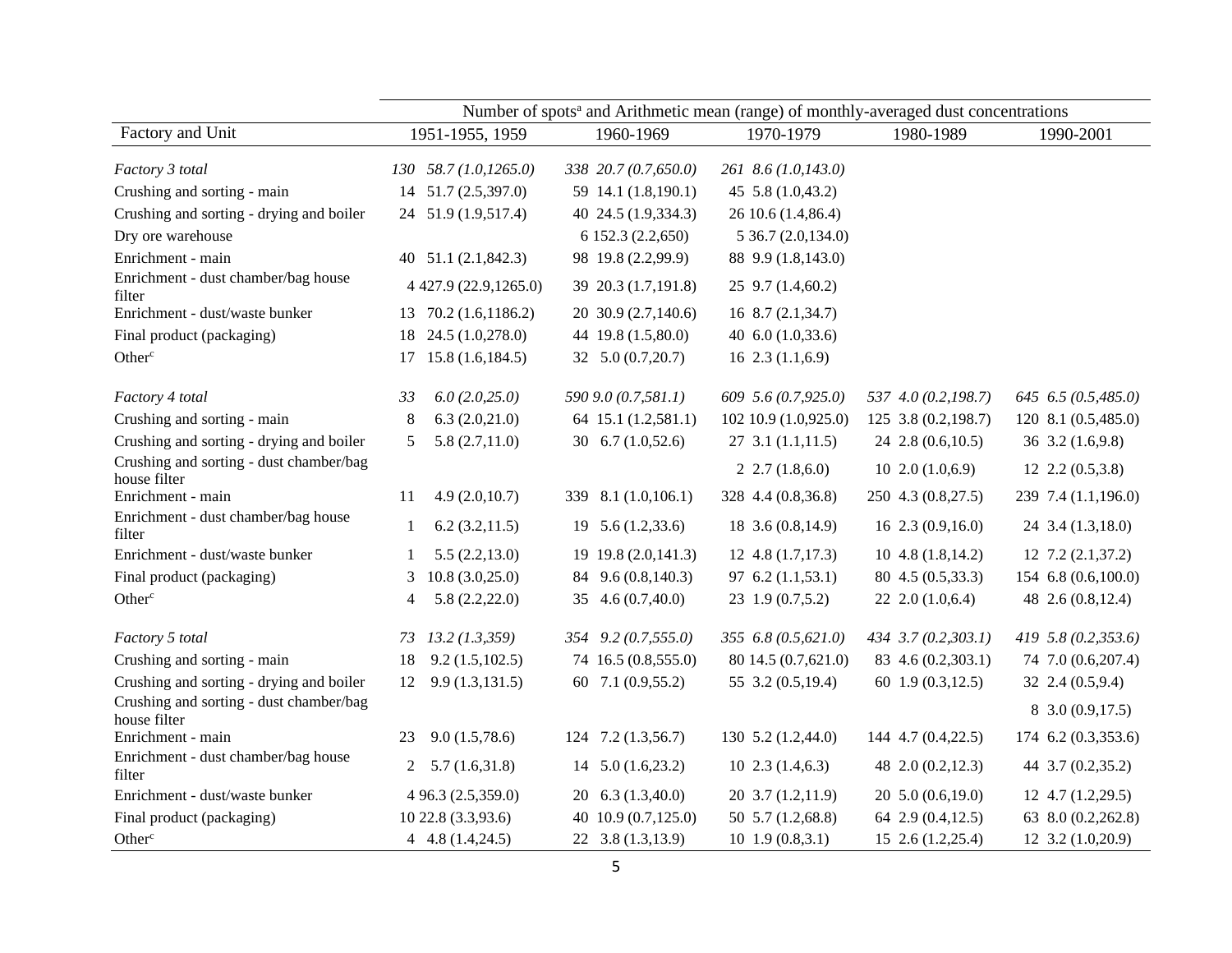|                                                         | Number of spots <sup>a</sup> and Arithmetic mean (range) of monthly-averaged dust concentrations |                          |                        |                         |                        |  |  |  |  |  |
|---------------------------------------------------------|--------------------------------------------------------------------------------------------------|--------------------------|------------------------|-------------------------|------------------------|--|--|--|--|--|
| Factory and Unit                                        | 1951-1955, 1959                                                                                  | 1960-1969                | 1970-1979              | 1980-1989               | 1990-2001              |  |  |  |  |  |
|                                                         |                                                                                                  |                          |                        |                         |                        |  |  |  |  |  |
| Factory 6 total                                         |                                                                                                  | 7.6(0.2, 92.8)<br>83     | 770 4.5 (0.1,262.2)    | 649 4.1 $(0.1, 196.8)$  | 981 5.0 (0.0,210.7)    |  |  |  |  |  |
| Crushing and sorting - main                             |                                                                                                  | $31$ $8.1$ $(1.1,64.8)$  | 229 4.8 (1.1,262.2)    | 193 3.5 (0.5,196.8)     | 294 5.3 (0.2,210.7)    |  |  |  |  |  |
| Crushing and sorting - drying and boiler                |                                                                                                  | 3.0(1.5,5.8)             | $10\,2.9\,(1.5,11.4)$  | $12, 2.0$ $(0.8, 11.4)$ | $12 \t1.9(0.6,6.0)$    |  |  |  |  |  |
| Crushing and sorting - dust chamber/bag<br>house filter |                                                                                                  |                          |                        |                         | $9\,3.0\,(1.0,8.0)$    |  |  |  |  |  |
| Enrichment - main                                       |                                                                                                  | 6.4(0.7,30.6)<br>44      | 412 4.4 $(0.9,66.5)$   | 307 4.9 (0.3,47.7)      | 472 5.5 (0.5,96.7)     |  |  |  |  |  |
| Enrichment - dust chamber/bag house<br>filter           |                                                                                                  | $1\quad 0.3\ (0.2, 0.5)$ | $36 \t0.3(0.1,0.9)$    | 40 $0.1(0.1, 0.6)$      | 48 $0.2(0.0, 1.5)$     |  |  |  |  |  |
| Enrichment - dust/waste bunker                          |                                                                                                  | $2\,36.0\,(3.3,92.8)$    | 35 10.6 (1.7,89.5)     | $30\,8.9\,(1.1,36.0)$   | $36$ 9.1 $(2.1, 26.6)$ |  |  |  |  |  |
| Final product (packaging)                               |                                                                                                  | $4\quad 2.7\ (1.0,5.0)$  | $21\;2.4\; (1.0,22.0)$ | $19\,2.5\,(0.8,10.4)$   | 59 2.7 (0.6,15.9)      |  |  |  |  |  |
| Mosaic tile                                             |                                                                                                  |                          | $5\,3.5\,(1.5,7.3)$    | $10\;6.5\; (1.3, 16.9)$ | $12\,4.2\,(1.3,9.9)$   |  |  |  |  |  |
| Other <sup>c</sup>                                      |                                                                                                  |                          | $22$ 3.2 (1.8, 14.2)   | 38 2.3 (0.8,37.2)       | 39 2.6 (0.1,41.6)      |  |  |  |  |  |

a. Number of distinct measurement spots in a year, sum over unit and period

b. These unit names only existed in the earliest years and combined, cover the functions of the various crushing and sorting and enrichment units

c. Other includes measurements taken in areas of maintenance, engineering, laboratory, and quality control.